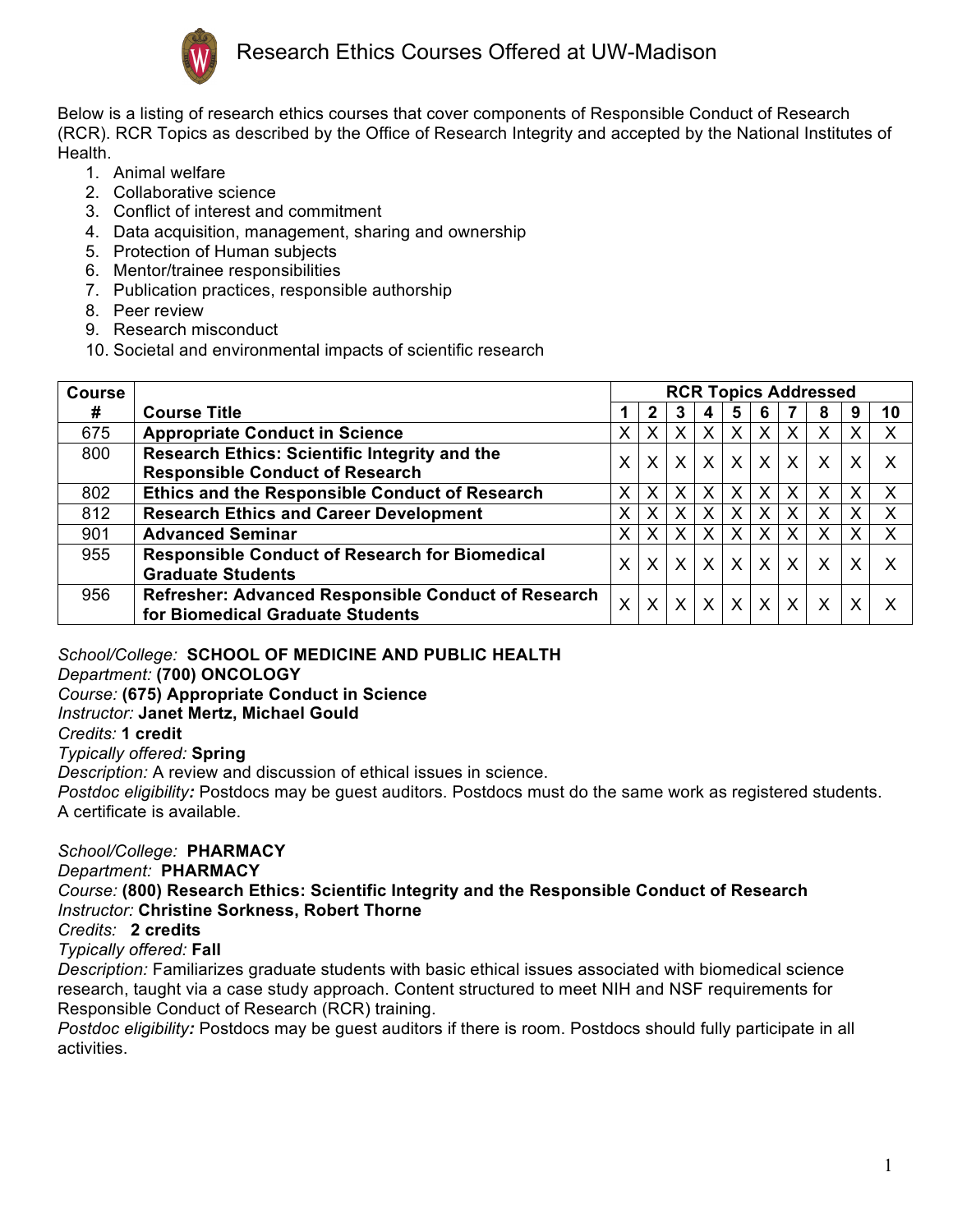

*School/College:* **SCHOOL OF NURSING** *Department:* **(692) NURSING** *Course:* **(802) Ethics and the Responsible Conduct of Research** *Instructor:* **Audrey Tluczek** *Credits:* **1 credit** *Typically offered:* **Spring** *Description:* Ethical issues in the design, conduct and reporting of research are examined in the context of the nature of the scientific endeavor, the structure of the research community, and professional and federal guidelines for supporting scientific integrity and controlling misconduct. *Postdoc eligibility:* Postdocs may not be guest auditors. Postdocs must register for credit. *School/College:* **SCHOOL OF VETERINARY MEDICINE** *Department:* **(938) SURGICAL SCIENCES** *Course:* **(812) Research Ethics and Career Development** *Instructor:* **Dale Bjorling, Charles Czuprynski** *Credits:* **2 credits** *Typically offered:* **Fall** *Description:* This course provides instruction in principles and concepts of research ethics through presentations and discussion of case studies. Topics pertinent to development of a successful career in research are also included.

*Postdoc eligibility:* Postdocs may be guest auditors and should contact Annette Regele.

*School/College:* **COLLEGE OF AGRICULTURAL AND LIFE SCIENCES** *Department:* **(192) BACTERIOLOGY** *Course:* **(901) Advanced Seminar** *Instructor:* **Brian Fox** *Credits:* **1 credit** *Typically offered:* **Spring** *Description:* Study of current topics in the responsible conduct of research. *Postdoc eligibility:* Postdocs may be guest auditors.

*School/College:* **SCHOOL OF MEDICINE AND PUBLIC HEALTH** *Department:* **OBSTETRICS AND GYNECOLOGY** *Course:* **(955) Responsible Conduct of Research for Biomedical Graduate Students** *Instructor:* **Ian Bird, Chris Bradfield** *Credits:* **2 credits** *Typically offered:* **Fall**

*Description:* Meets the NIH Institutional Training Grant requirements of instruction in the nine recommended areas of conflict of interest - personal, professional, and financial; policies regarding human subjects, live vertebrate animal subjects in research, and safe laboratory practices; mentor/mentee responsibilities and relationships; collaborative research including collaborations with industry; peer review; data acquisition and laboratory tools; management, sharing and ownership; research misconduct and policies for handling misconduct; responsible authorship and publication; the scientist as a responsible member of society, contemporary ethical issues in biomedical research, and the environmental and societal impacts of scientific research for MS and PHD graduate students in the Biomedical Sciences. The importance of and practices to enhance rigor and reproducibility are addressed in several of the lectures. Weekly lectures will be followed by small group discussion of reading assignments of case studies. Invited guest speakers and faculty will be the primary source of instruction for the first hour of the course.

*Postdoc eligibility:* Not suitable for postdocs.